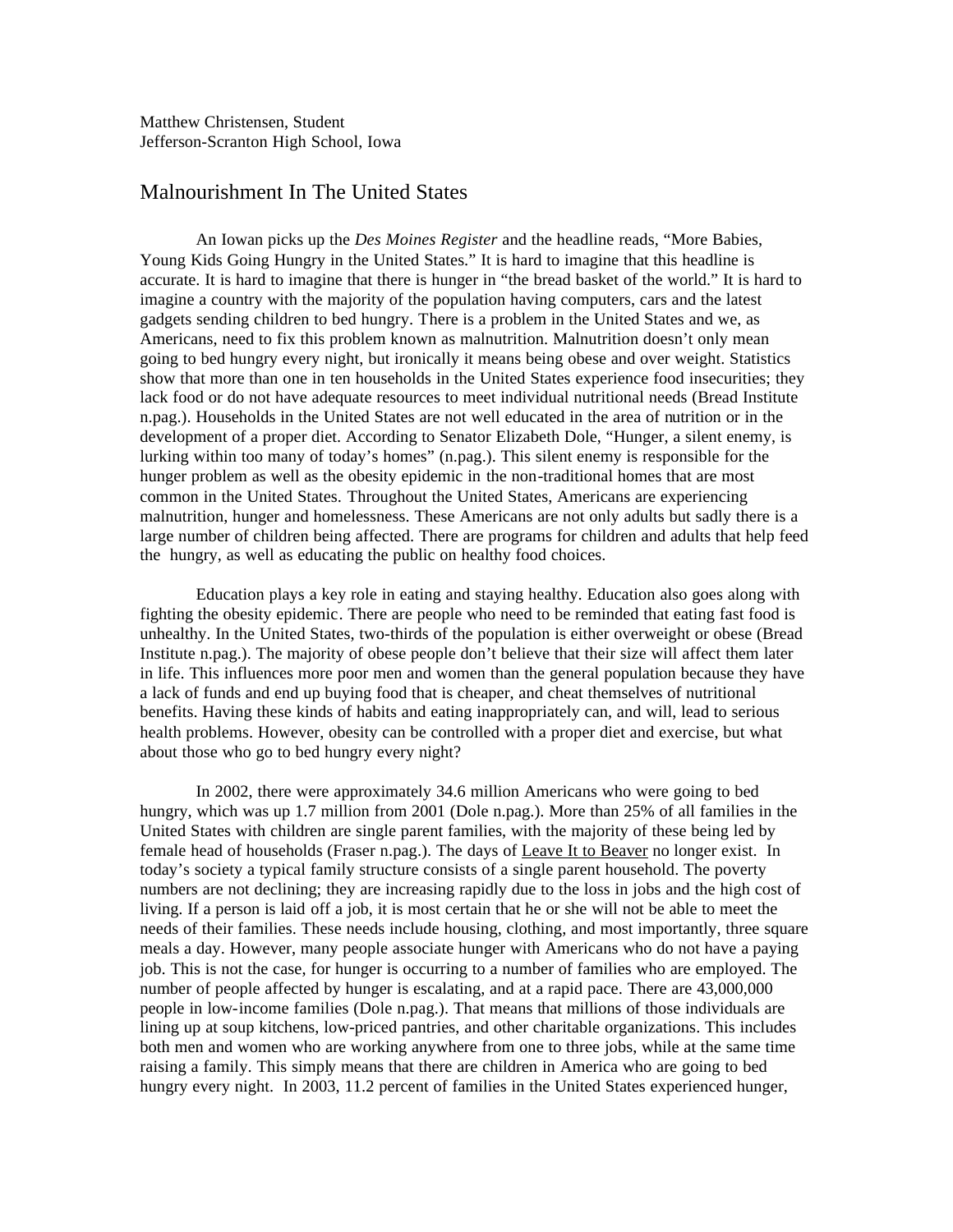and the numbers are going up from the previous years (Yahoo Health News n.pag.). Subsequently poverty is a continually growing problem in the United States.

In 2004, the poverty rate in the United States rose to 12.7 percent, making this the fourth consecutive annual increase (U.S. Government n.pag.). One out of every eight people in the United States are living in poverty (U.S. Government n.pag.). This focuses more on the rural population more than the urban population. A family of four, having two children, and obtaining an income of \$19,157.00 or less,

is considered to be living in poverty (U.S. Government n.pag.). An individual sixty-five years old or over and living alone and having an income of \$9,060 is considered to be living in poverty (U.S. Government n.pag.). Child poverty in the United States is due mainly because of the levels of parental work and the high number of single-parent families. Due to the low paying employment options and rising cost of living, more families and individuals are becoming homeless.

In a given year, 3.5 million people, including 1.35 million children, will experience homelessness, which is a temporary situation for many (National Coalition for the Homeless n.pag). Homeless people are looking for something to eat and will eat anything that they can find in order to satisfy their hunger. In the United States we have a problem on our hands. The late Senator Robert F. Kennedy stated, "Starvation in this land of enormous wealth is nothing short of indecent" (Leinwand 9). Now is the time we must continue to work together and come up with a feasible plan for not only America's hungry but the worldwide population as well. Too many children in the United States are experiencing first-hand what it is like to go without enough to eat causing serious health issues.

Children are the first to suffer from malnutrition. Statistics show that in 2001, 33 million American children did not know when or where they would get their next meal (Bread Institute n.pag.). Since children grow and develop very rapidly, they need a diet to meet these needs. In many cases, they are not receiving the proper nutritional requirements that their growing bodies need. The first year of a baby's life is very crucial (Yahoo Health News n.pag.). The brain size of a baby increases 2.5 times in the first year and if a baby fails to get the nutritional needs that he or she requires, a child can have a life long history of behavior and learning problems (Yahoo Health News n.pag.).

According to Dr. Black, a pediatrician at Baltimore, Maryland, "If a child's height and weight are stunted under the age of two, they are at risk for academic and behavioral problems at school" (Yahoo Health News n.pag.). Malnutrition in the first few years of life can lead to being antisocial and aggressive behavior through childhood. Over time, there is evidence that there is a link between malnourishment and antisocial or aggressive behavior. Nutrition is very crucial to children in growing up healthy and living a healthy life there after. In our schools, the School Breakfast Program (SBP) as well as the National School Lunch Program (NSLP) are being offered to families in need, in order to help with the malnourishment that exists in our school age children today. Statistics show that students who eat a nutritional diet, improve their academic performance.

If the government subsidies for our public schools continue, research shows that children who go to school on a regular basis improve their academic performance due to improved nutritional diets. The school lunch programs are the most important targets to help combat hunger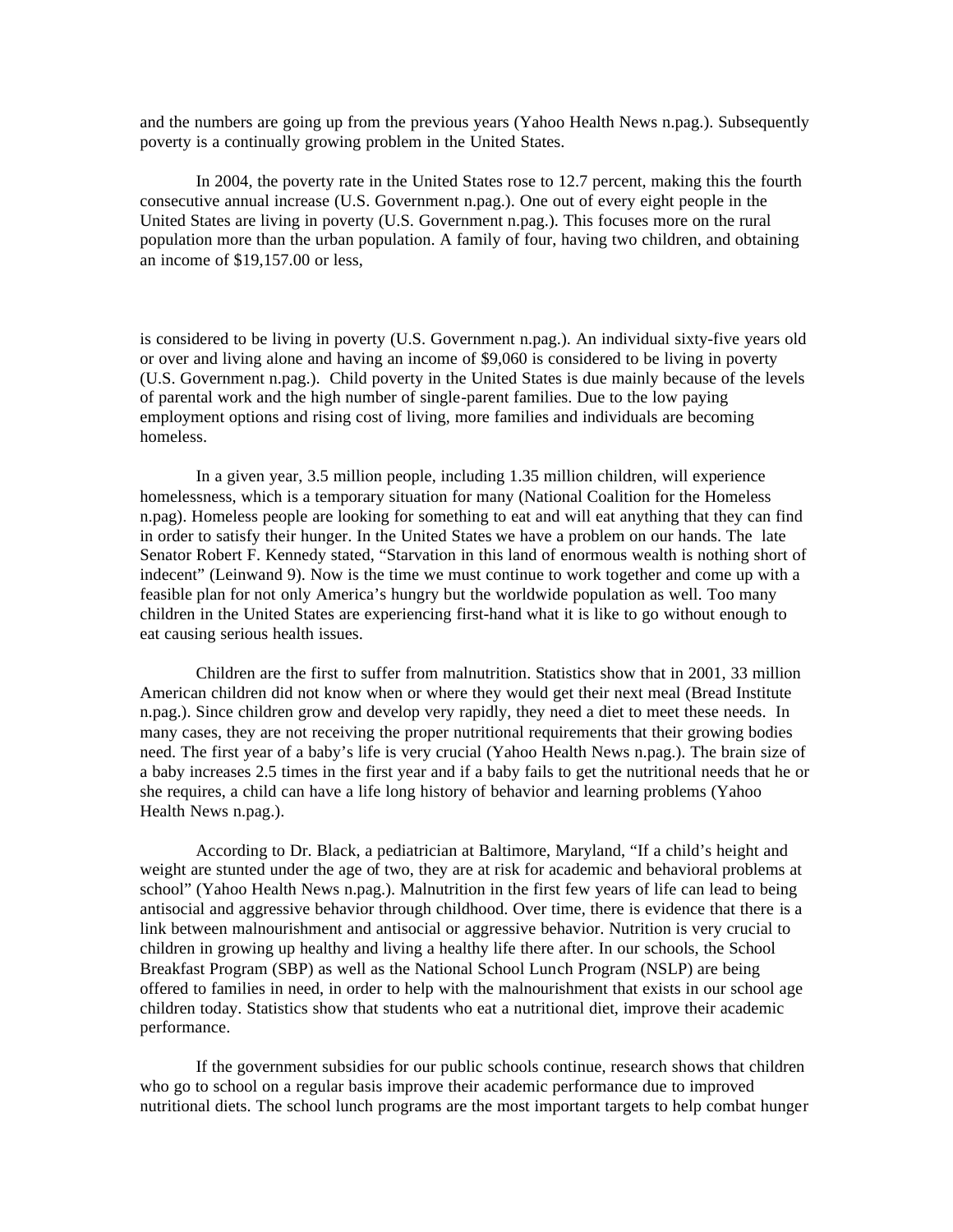and malnourishment in today's society (Bread Institute n.pag.). Over 27 million students participate in the school lunch program, with over 15 million low-income children receiving lunch for free or at a reduced price (Bread Institute n.pag.). For children, the school lunch program is a critical link to providing food security. Studies have shown that this is the best way to promote encouragement for stronger school attendance, which will help to increase literacy rates, which helps to fight poverty. By educating our children, we may be able to teach a new generation about the proper requirements that are needed for proper nutrition. Promoting school meal programs will educate our children, and in return the children will take this knowledge into their homes.

Supplemental food programs to assist our families, children especially, have been created to help alleviate the hunger in our American families. An estimated 35 million Americans are experiencing food

insecurity (CommonDreams.org n.pag.). The need for such assistance as the Food Stamp Program is being used by 4 in 10 Americans between the ages of 20 and 65 (CommonDreams.org n.pag.). That's 40% of Americans who are experiencing a shortage of food to eat (CommonDreams.org n.pag.). My parents talk about having to feed two growing boys. They say that it takes more to feed a family than it use to only a few years earlier. In my family there are two people holding jobs in order to support a family of four. So how is it that a single parent can earn enough money to feed a family of four? Other programs such as the Child and Adult Care Food Program (CACFP) and the Commodity Supplemental Food Program (CSFP) are aimed at improving the health of low-income children, adults, as well as pregnant and breastfeeding women. Our food banks are having a hard time keeping up with the high demand of people. As America struggles in today's economic hardships, financial donations have dropped off or corporations have scaled back on food donations. The latest figures are showing there are too many people, too little food and the number of people in need is growing.

 In 2003 there were at least 23 million Americans who stood in food lines (Dole n.pag.). In any given week it was estimated that 7 million people are served at emergency feeding sites around the country (Dole n.pag.). In specific parts of our country the number of hungry people is just disheartening. Many of the same people are returning for food because they can't find any other means to get fed.

One organization, The Society of St. Andrew, is a group that has been around for twentyfive years and works in the area of "gleaning." Gleaning is where excess crops that would just be thrown away are taken from the farm and used for food to feed the hungry. This process benefits the farmer because he or she doesn't have to haul off or plow under any crops that do not meet exact specifications for grocery chains. Gleaning is not only for farms but also for packing plants and warehouses. In return, it helps to feed the hungry, because they aren't eating just anything, but instead are consuming good healthy foods. Gleaning is like any other humanitarian group that works off of cooperative efforts. Such cooperative programs are being seen in our schools (Dole. n.pag.).

Recommendations to help improve the situation of malnourishment in the United States would include continuing with the National School Lunch Program (NSLP), School Breakfast Program (SBP) and the WIC Program. Studies have shown that by intervening at the school level, gains are being made on the student's cognitive performances, and helping to educate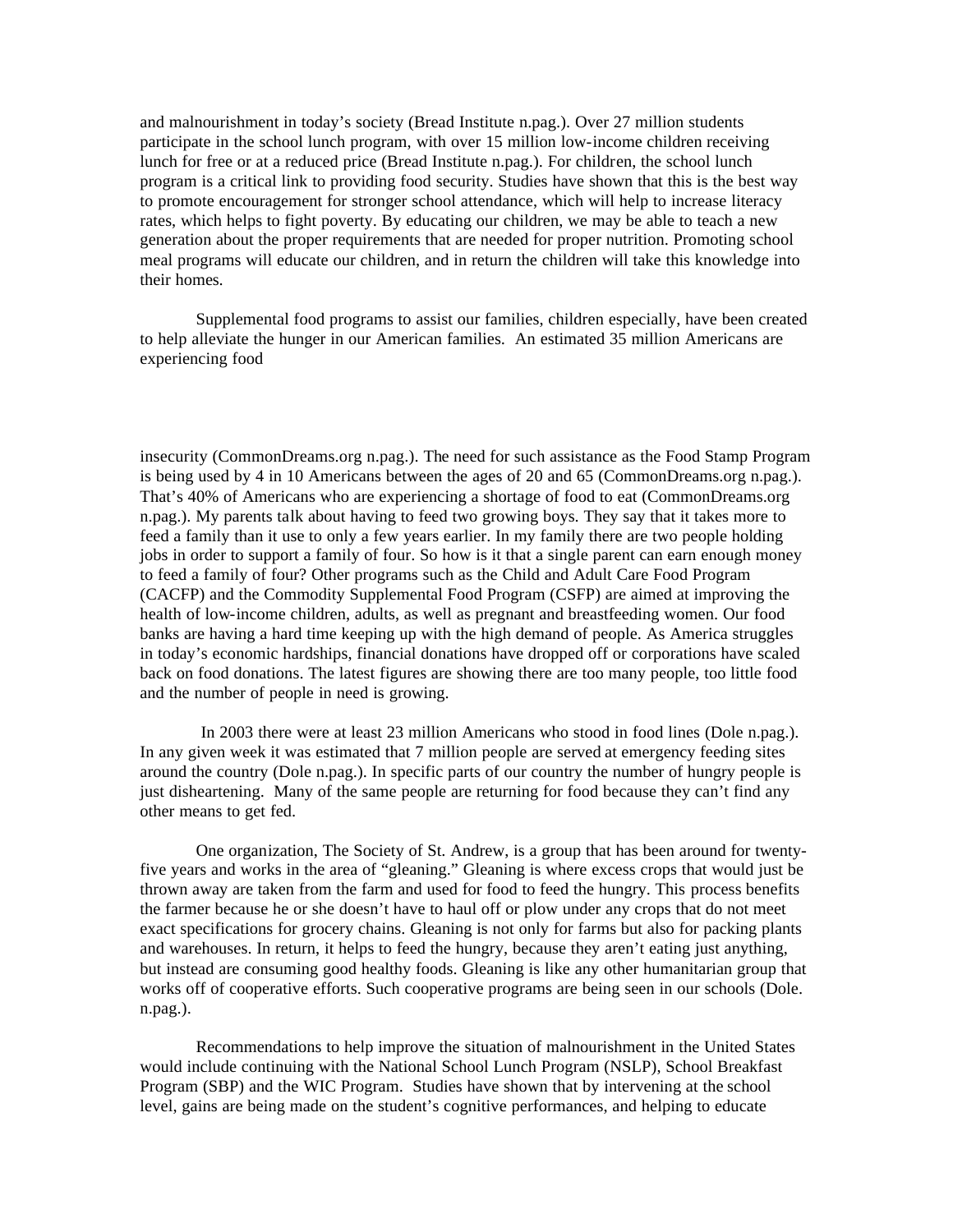proper nutrition for a new generation. There is also a greater need for groups like the Gleaning Society of St. Andrew. This group plays a very important role in feeding the hungry. Other government programs need to be better scrutinized, as there are too many people who are more than just "needy," but are becoming "greedy." There is evidence in my own community that shows too many people have learned how to abuse and beat the system. I know from my own observations, that many of these individuals who are using the system, are very capable of holding jobs. If such individuals did have jobs, there wouldn't be a reason to have them continue to use the system. This is costly for today's taxpayers, because the money can only go so far. They are not only robbing from the program but from the intended recipients of this program as well. The system is not only being used but also abused and this is causing more problems for the program to operate more efficiently.

 Malnutrition, hunger and obesity are areas that our national government and international organizations need to fight, in order to help safeguard the quality of life aimed towards those individuals in need. Allowing for more educational opportunities in the form of meetings, pamphlets, television and radio commercials would better educate the public on healthier food choices. By eliminating the "fast-food" commercials and replacing them with healthier choices, this would allow for more information to be out in the population. Our food industry also needs to become more aware of health issues. Maybe if

the government would allow these industries an incentive for promoting a healthier food product, it might result in a new healthier food market.

Possible incentives to help promote healthier food may include a reduction on any advertisements that are done, either by the use of television, radio, or other media. Another possible incentive could include a reduced transportation cost, moving their products from point "A" to point "B." This could be done for imports and exports alike, involving both national and international governments regardless what countries are involved.

The United States is facing a hidden epidemic. The number of hungry people in the United States is now greater than it was in 1996. It is striking all Americans of every age group and culture, whether they are living in cities or rural areas. This hidden epidemic is better known as malnutrition. Malnutrition affects virtually every organ in the body and in every age group, although infants and adolescents suffer the most because of their body's growth and development. Malnutrition is not always due to the lack of food, but the quality of food being consumed. Children are the most vulnerable to the effects that malnutrition causes during infancy and early childhood. These effects can be seen in behavioral changes,

which may include irritability, apathy, antisocial responsiveness, anxiety, and attention deficit disorders. Poor weight gain, as well as slow growth are signs and symptoms of early malnourishment. The prevention of malnutrition needs to start in children with an emphasis on prenatal nutrition and good prenatal care. Health care providers need to educate the public on breastfeeding, which is very important for the first year of a baby's life. Health care providers also need to educate the public on nutritious and supplemental foods. The government must continue to do this with the school lunch programs and the breakfast programs. By doing so, they are educating the children of today on what a proper breakfast and lunch meals are. These programs are great, but there are people who are taking advantage of them. They have gained food security, but show that they are still hungry and need the assistance. Our busy schedules are causing us to rely on "fast foods," which are filling, but offer nothing that is nutritionally healthy. People will get full eating hamburgers and fries, but nutritionally, they have gained nothing